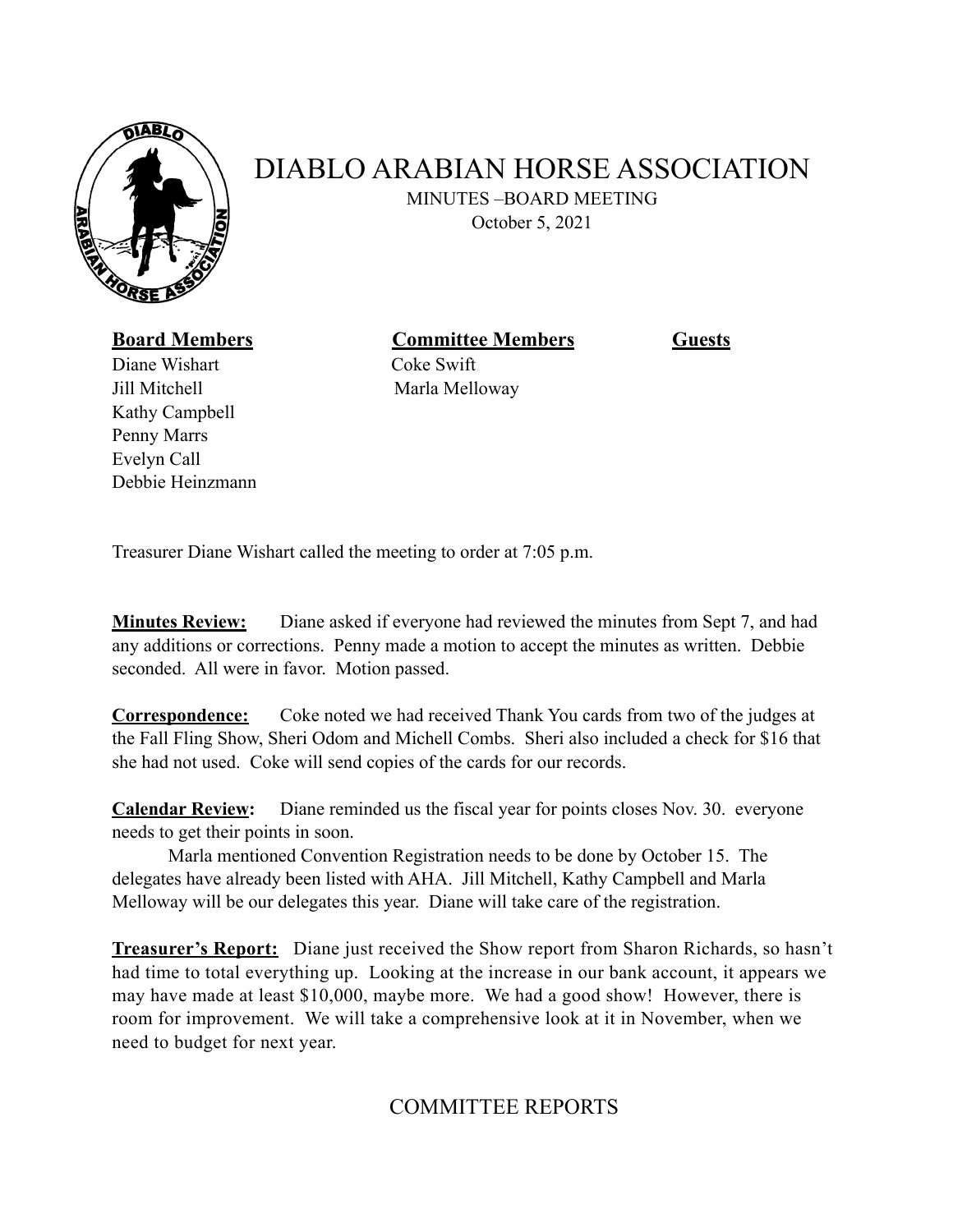**High Point:** Kathy still has only 4 entries in the High Point Program. The question came up, do we need to have a High Point Banquet? Evelyn suggested having a once a year meeting for the entire club. Diane agreed an annual meeting of all members might be a good idea. Jill suggested making it a smaller meeting at a barn, maybe combined with a clinic and awards after. Debbie agreed with Evelyn, stating it would provide an opportunity for all members to get together. Jill suggested Manny Vierra's place. He always likes to show off his horses, and recently hosted a Racing Club event with Cory. Manny has a good caterer he uses frequently. Diane mentioned possibly having a Taco truck, supplied by Tequila Taqueria. The question came up, should it be held at the same time of year as the traditional banquet? The general consensus was yes. January and the first part of February don't have any shows to work around.

**Awards Dinner:** Jill offered to approach Manny about holding a get together at his place. If he's willing, we will take the next steps. We need to decide whether or not to charge, if so, how much. Diane suggested we ask for contributions in lieu of auctioning baskets.

**Club Excellence Entry:** Marla reported she already has the first item for our next Club Excellence binder. The #BBrave Fundraiser, organized by Leigha Perry, was written up with pictures. Penny said she's working on putting together pictures from the National Endurance Ride in Tennessee. Jill thanked the club for their support, and Kathy Campbell for going with her to help.

## **Breed Awareness, Family Outreach, Public Relations:** Nothing to report

**Social Media:** Marla sent the #BBrave Fundraiser article to Denice for putting on the DAHA website and Facebook.

Diane reported Arabian Horse Times needs to be paid, to avoid a late charge for managing our website. The billing cycle is 12 months, ending Dec 31. AHT provides 1 hour per month to update the website. Diane said we need to develop a plan for our website and content updating. Kathy wanted to know what they did different, from what Denice does. It was noted AHT can handle the tech stuff, fix problems and change formats.

**Horse Shows:** Coke reported we had a fabulous show! We had 172 horses, 896 entries. The TBA classes brought in an extra \$1100. There were 13 patrons, for \$1950, plus lots of class sponsorships. Sharon Richards did a great job, and is excited to work the next show.

We still need judges for the Spring Show. Dressage is covered, but we need Main Ring, Working Western and Sport Horse. Diane will reach out to Debbie Compilli for judge suggestions. The Spring Show is the bigger of our two shows, so calls for judges from anywhere in the nation. The Fall Show can use judges that are more local, with less travel fees.

We need to have a Post Show meeting. Some items that need to be discussed are: \*Possibly limiting classes to avoid too long days in Arena 1

\*Improving announcement sound from Arena 1 to the barns

\*Fitting in some fun classes, that got bumped by all the TBA's

\*Getting more photographers for Arena 1 and Dressage

Kurt Muller takes good pictures, Gail Bates is a possibility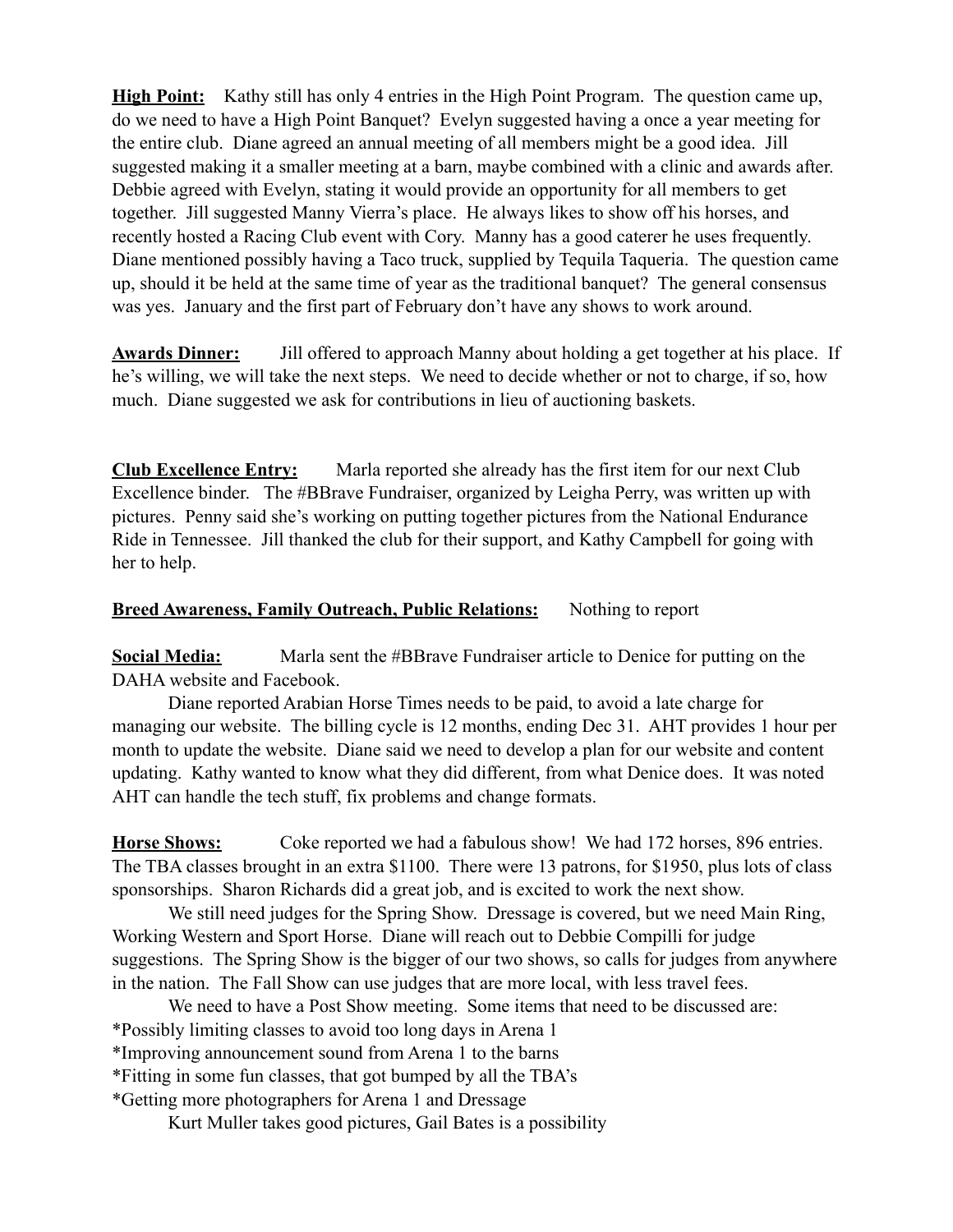Kelly Keneally will be the Main Ring photographer for the Spring Show. Our efforts to improve have paid off. The Fall Fling Show was a great success and well run. We got lots of compliments.

## **Trail:** Nothing to report

**Racing:** Evelyn let us know all the horses have moved to Fresno. They will finish the season one week from Friday, with only a couple of races left. Some trainers have taken their horses to new race dates in Colorado, where the purses are double those in California.

| <b>Membership:</b>  |  | Evelyn reported the following information |  |                          |
|---------------------|--|-------------------------------------------|--|--------------------------|
| Adult 1 year 54     |  | Youth 27                                  |  |                          |
| $3 \text{ year}$ 41 |  |                                           |  |                          |
| Lifetime 10         |  | Total 132                                 |  | Total voting members 105 |

There were many non members at the show; 15 AHA single events, 17 USEF show passes. Come will get names and addresses to Evelyn. These are all potential new members.

**Youth:** Leigha Perry asked Peyton Bergstad if she would be interested in the position. Waiting to hear.

**Convention:** The Convention will be held virtually, again this year, November 15-20. Penny will not attend, due to knee surgery. The delegates are Jill Mitchell, Kathy Campbell and Marla Melloway. Evelyn informed us there have been up to 5 paid delegates in the past.

**Volunteer Awards:** Diane has sent the Volunteer Awards to AHA.

**Old Business**: Elections are due. We missed the date for sending out a letter to the membership for any new nominations, listing the nominees already approved by the board. The board has nominated Marla Melloway, Tammy Collins-Grinton, Leigha Perry, Christine Raposo, Amanda Scott and Lisa Walker. This letter needs to go out ASAP. We have 4 positions to fill. Evelyn is going off 2nd term, Jill will be past president, Kathy is

going off 2nd term, and Lisa is going off, but is eligible for re-election. The DAHA board consists of 8 members plus the past president.

The ballot needs to be updated and mailed out by October 15.

**New Business:** Nothing to report

Evelyn made a motion to adjourn the meeting. Diane seconded. The motion was passed and the meeting adjourned at 8:35 p.m.

Respectfully submitted, Marla Melloway